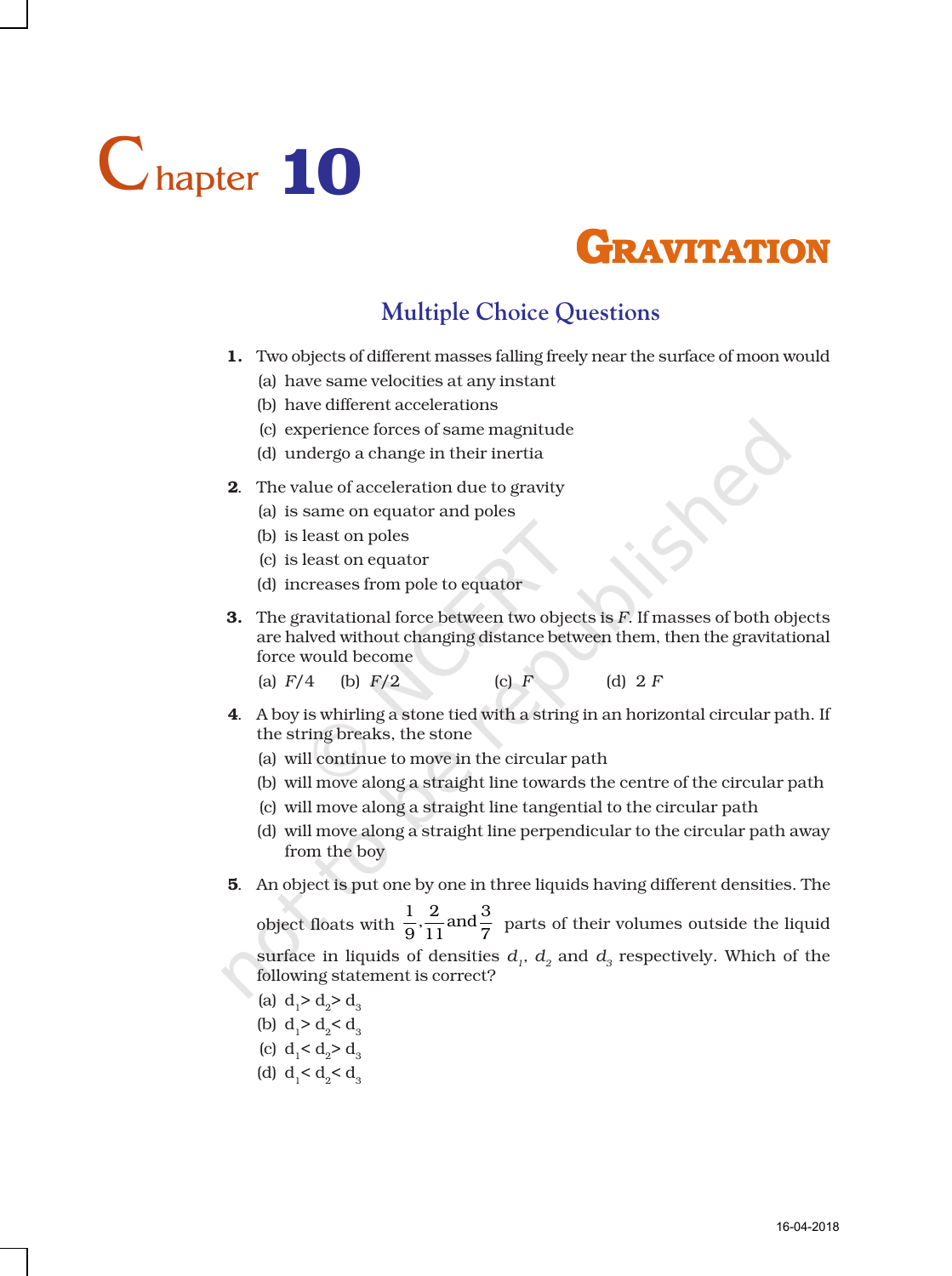- **6.** In the relation  $F = G M m/d^2$ , the quantity G
	- (a) depends on the value of *g* at the place of observation
	- (b) is used only when the earth is one of the two masses
	- (c) is greatest at the surface of the earth
	- (d) is universal constant of nature
- 7. Law of gravitation gives the gravitational force between
	- (a) the earth and a point mass only
	- (b) the earth and Sun only
	- (c) any two bodies having some mass
	- (d) two charged bodies only
- 8. The value of quantity G in the law of gravitation
	- (a) depends on mass of earth only
	- (b) depends on radius of earth only
	- (c) depends on both mass and radius of earth

 $(b)$  4 times

- (d) is independent of mass and radius of the earth
- 9. Two particles are placed at some distance. If the mass of each of the two particles is doubled, keeping the distance between them unchanged, the value of gravitational force between them will be
	- (a) 1 4

(c)  $\frac{1}{2}$  times

(d) unchanged

- 10. The atmosphere is held to the earth by
	- (a) gravity
	- (b) wind
	- (c) clouds
	- (d) earth's magnetic field
- 11. The force of attraction between two unit point masses separated by a unit distance is called
	- (a) gravitational potential
	- (b) acceleration due to gravity
	- (c) gravitational field
	- (d) universal gravitational constant
- 12. The weight of an object at the centre of the earth of radius *R* is
	- (a) zero
	- (b) infinite
	- (c) *R* times the weight at the surface of the earth
	- (d) 1/*R*2 times the weight at surface of the earth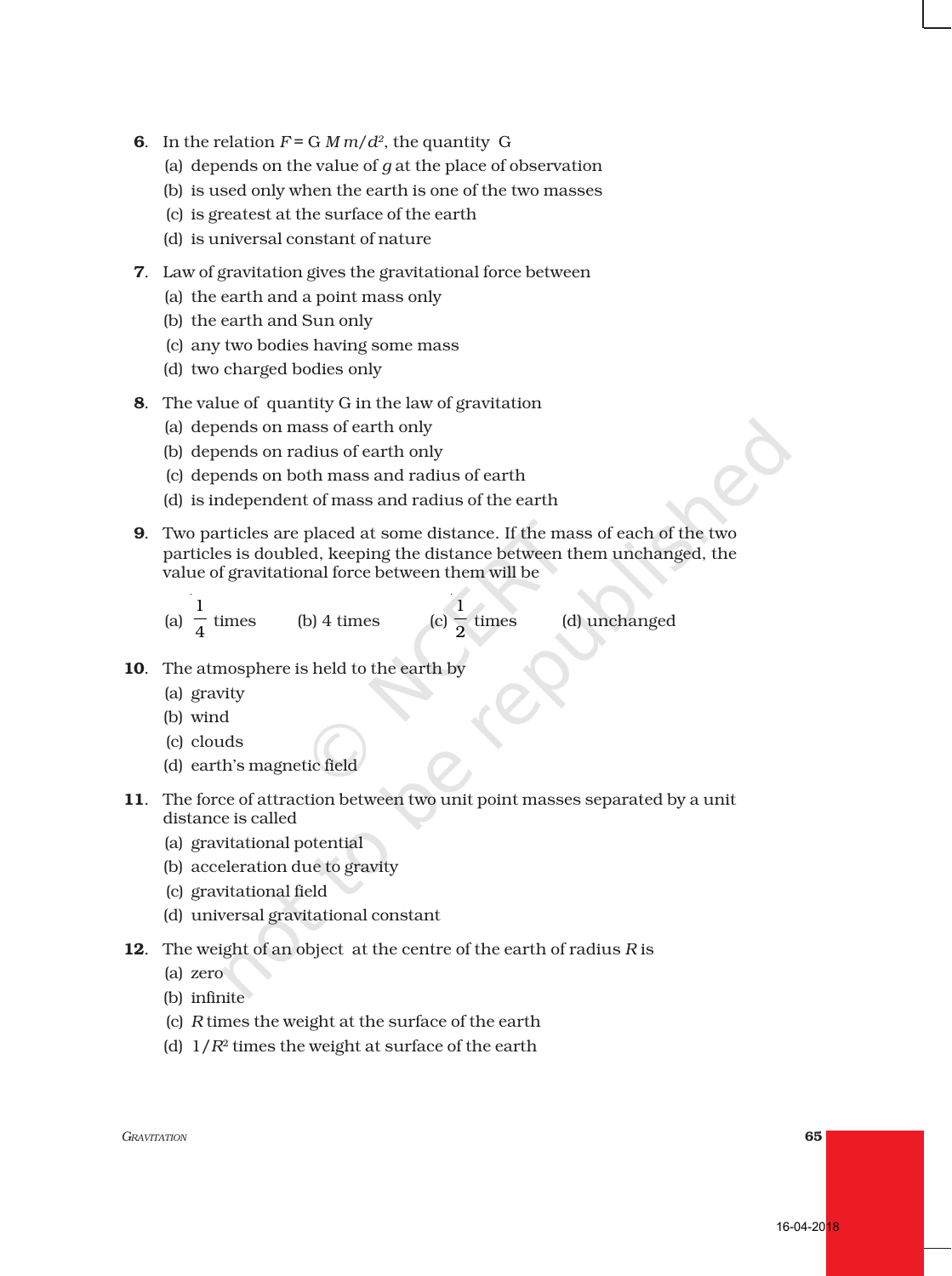- 13. An object weighs 10 N in air. When immersed fully in water, it weighs only 8 N. The weight of the liquid displaced by the object will be
	- (a) 2 N
	- (b) 8 N
	- (c) 10 N
	- (d) 12 N
- 14. A girl stands on a box having 60 cm length, 40 cm breadth and 20 cm width in three ways. In which of the following cases, pressure exerted by the brick will be
	- (a) maximum when length and breadth form the base
	- (b) maximum when breadth and width form the base
	- (c) maximum when width and length form the base
	- (d) the same in all the above three cases
- 15. An apple falls from a tree because of gravitational attraction between the earth and apple. If  $F<sub>i</sub>$  is the magnitude of force exerted by the earth on the apple and  $F<sub>2</sub>$  is the magnitude of force exerted by apple on earth, then
	- (a)  $F<sub>i</sub>$  is very much greater than  $F<sub>2</sub>$ <sup>2</sup>
	- (b)  $F<sub>2</sub>$  is very much greater than  $F<sub>1</sub>$
	- (c)  $F_1$  is only a little greater than  $F_2$
	- (d)  $F_1$  and  $F_2$  are equal

## **Short Answer Questions**

- 16. What is the source of centripetal force that a planet requires to revolve around the Sun? On what factors does that force depend?
- 17. On the earth, a stone is thrown from a height in a direction parallel to the earth's surface while another stone is simultaneously dropped from the same height. Which stone would reach the ground first and why?
- 18. Suppose gravity of earth suddenly becomes zero, then in which direction will the moon begin to move if no other celestial body affects it?
- 19. Identical packets are dropped from two aeroplanes, one above the equator and the other above the north pole, both at height *h*. Assuming all conditions are identical, will those packets take same time to reach the surface of earth. Justify your answer.
- 20. The weight of any person on the moon is about 1/6 times that on the earth. He can lift a mass of 15 kg on the earth. What will be the maximum mass, which can be lifted by the same force applied by the person on the moon?
- 21. Calculate the average density of the earth in terms of *g*, G and *R*.
- 22. The earth is acted upon by gravitation of Sun, even though it does not fall into the Sun. Why?